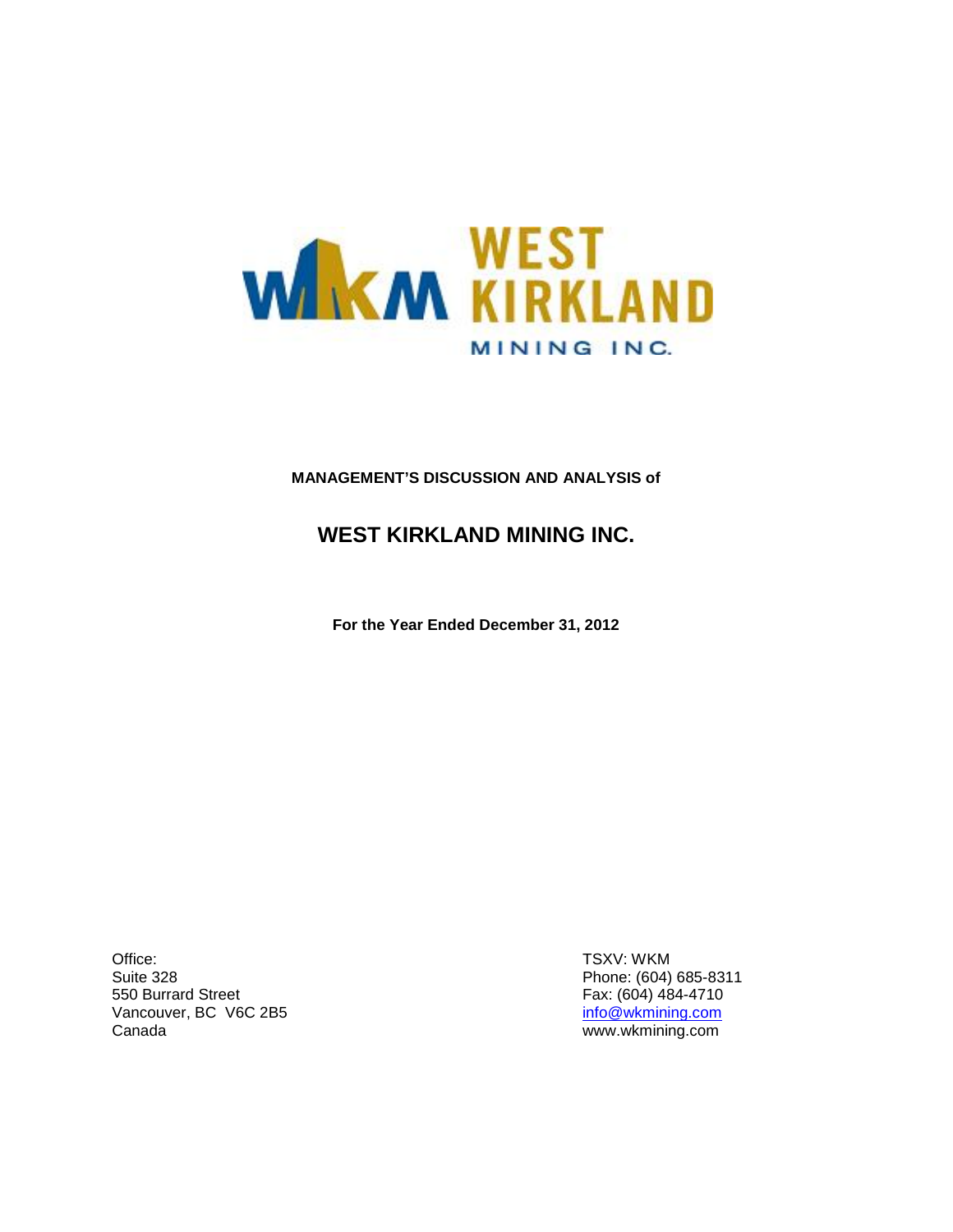## **Management's Discussion and Analysis For the Year Ended December 31, 2012**

This management's discussion and analysis ("MD&A") of the financial conditions and results of operations of West Kirkland Mining Inc. ("West Kirkland" or the "Company") for the year ended December 31, 2012 should be read in conjunction with the Company's consolidated financial statements and related notes thereto for the year ended December 31, 2012.

The Company prepares its financial statements in accordance with International Financial Reporting Standards ("IFRS"). All dollar figures included therein and in the following discussion and analysis are quoted in Canadian dollars unless otherwise noted.

### **Date**

This Management's Discussion and Analysis is prepared as of April 29, 2013.

### **Forward-Looking Information**

Certain statements made and information contained herein may contain "forward-looking statements" or "forward-looking information" within the meaning of applicable securities legislation. Although the Company believes that such information is reasonable, it can give no assurance that such expectations will prove to be correct. Forward-looking information is typically identified by words such as: believe, expect, anticipate, intend, estimate, postulate and similar expressions, or are those, which, by their nature, refer to future events. The Company cautions investors that any forward-looking information provided by the Company is not a guarantee of future results or performance, and that actual results may differ materially from those in forward looking information as a result of various estimates, risks, and uncertainties, including, but not limited to, the state of the financial markets for the Company's equity securities, the state of the market for gold or other minerals that may be produced generally, recent market volatility; variations in the nature, quality and quantity of any mineral deposits that may be located, the Company's ability to obtain any necessary permits, consents or authorizations required for its activities, to raise the necessary capital or to be fully able to implement its business strategies and other risks associated with the exploration and development of mineral properties.

Although the Company has attempted to identify risks and uncertainties (section 10) that may cause actual actions, events or results to differ materially from those described in forward-looking statements and information, there may be other factors that cause actual results, performances, achievements or events to not be as anticipated, estimated or intended. Also, many of the factors are beyond our control. As actual results and future events could differ materially from those anticipated in such statements and information, readers should not place undue reliance on forward-looking statements or information. Except as may be required by law, the Company undertakes no obligation to publicly update or revise any forward-looking statements or information, whether as a result of new information, future events or otherwise.

Certain statements within this document are considered "forward looking statements". Such forward looking statements include, but are not limited to, statements with regard to:

- Planned exploration activity including both expected drilling and geological and geophysical related activities;
- Impact of increasing competition;
- Future foreign currency exchange rates;
- The Company's ability to obtain additional financing on satisfactory terms; and
- Future sources of liquidity, cash flows and their uses.

### **Company History**

Anthem Ventures Capital Corp. ("Anthem") was incorporated on April 3, 2007 and was classified as a Capital Pool Company as defined in Policy 2.4 of the TSX Venture Exchange Corporate Finance Manual.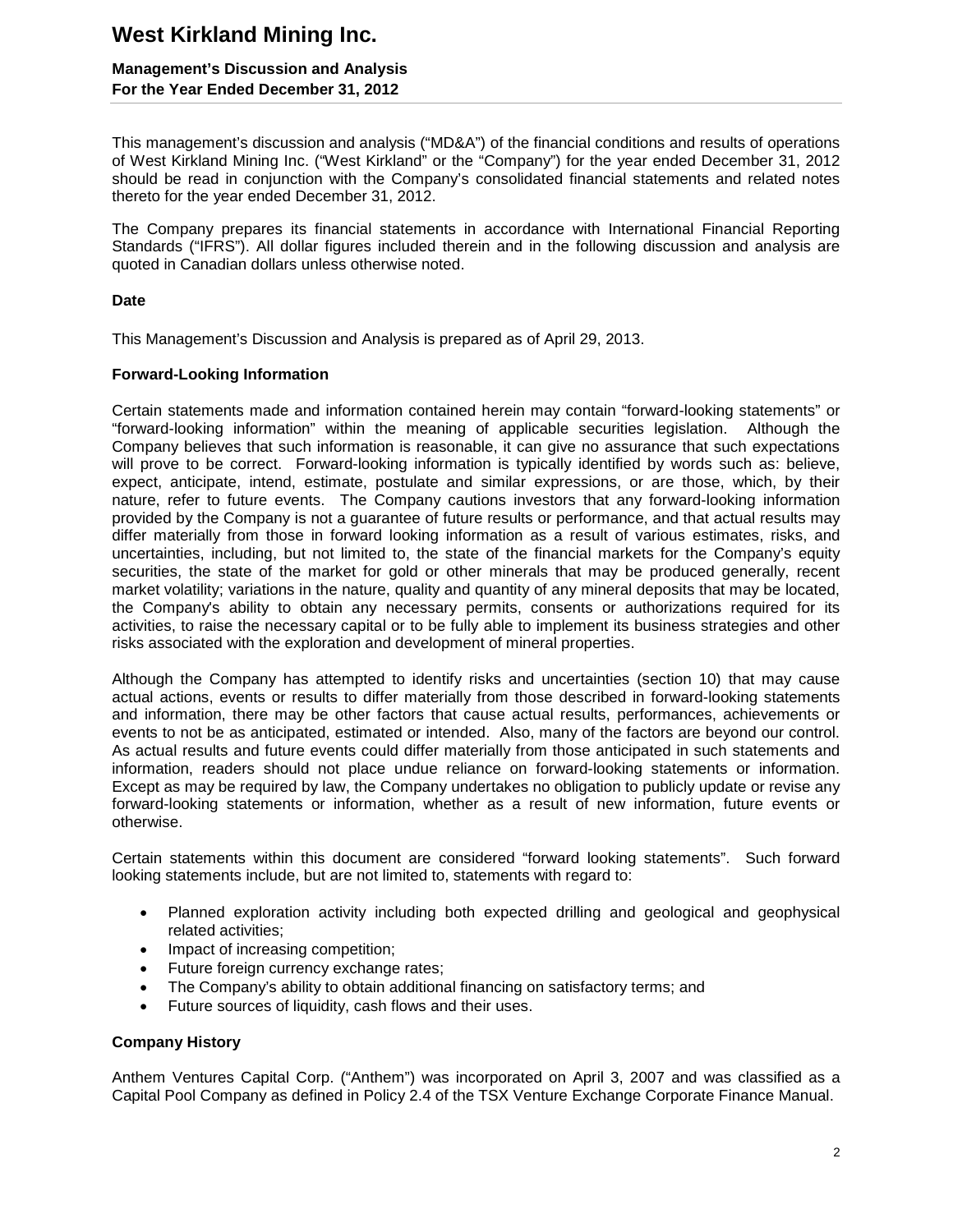## **Management's Discussion and Analysis For the Year Ended December 31, 2012**

On May 28, 2010 Anthem completed an amalgamation with West Kirkland Mining Inc. and acquired all of that company's 5,790,000 issued and outstanding shares (the "Qualifying Transaction"). West Kirkland Mining Inc. was a private British Columbia company incorporated in November 2009, holding a portfolio of mineral exploration properties located in Nevada and Ontario. The property portfolio included an option to earn up to a 75% undivided interest in Mexivada Mining Corp.'s ("Mexivada") Goldstorm gold exploration property located in Nevada (the "Goldstorm Option") and seven blocks of property optioned or staked in the West Kirkland Lake area of Ontario ("Ontario Mineral Interests"), together the "Properties".

Upon completion of the Qualifying Transaction, West Kirkland Mining Inc. changed its name to WK Mining Corp. ("WK Mining") and Anthem changed its name to West Kirkland Mining Inc. The Qualifying Transaction has been accounted for as a reverse take-over. As a result the Company's consolidated financial statements and the MD&A reflect the financial position, operating results and cash flows of the legal subsidiary, WK Mining Corp., from inception; its United States subsidiary WK Mining (USA) from its date of incorporation of June 18, 2010; and West Kirkland's results of operations from May 28, 2010.

The Company is engaged in the business of acquisition, exploration and development of mineral resource properties. The Company holds properties in Nevada, Utah and Ontario (See "Exploration Programs and Expenditures" below).

### **Highlights for the year ended December 31, 2012**

On January 12, 2012 the Company received an NI 43-101 compliant technical report by Caracle Creek International Consulting ('CCIC') on its Nevada properties. The report validated the Company's business plan for its Nevada portfolio of properties.

On June 1, 2012 the Company announced the maiden NI 43-101 compliant resource estimate for the TUG deposit. The inferred TUG resource was estimated by Caracle Creek International Consultants to be 679,000 gold equivalent ounces contained in 27,110,000 tonnes grading 0.49 g/t Au and 15.8 g/t Ag using a cut-off 0.1 g/t Au. The resource estimate was published on SEDAR on July 13, 2012, titled Independent Technical Report and Estimated Resources for TUG property, and was completed by Jason Baker, P. Eng. of Caracle Creek International Consulting. Readers are cautioned that mineral resources are not mineral reserves and do not have demonstrated economic viability. As the Company continues to explore in the Long Canyon Trend, any discoveries made may become part of a centralized processing facility at TUG.

On July 20, 2012 the Company closed a private placement for gross proceeds of \$1.69 million, (\$1.56 million net after fees) consisting of the sale of 4,828,603 units at a price of \$0.35 per unit. Each unit consists of one common share in the capital of the Company and one half of one common share purchase warrant. Each full warrant entitles the holder to acquire one Common Share at a price of \$0.60 for 18 months from the closing date of the offering. Please refer to the Company's news release dated July 20, 2012.

The Company continued to evaluate its large land package in Nevada. Mapping and sampling by the Company has led to the development of numerous high quality drill targets, particularly in the Long Canyon Trend. A total of 9 reverse circulation holes were drilled into regional exploration targets, results were announced on September 26, 2012 and November 19, 2012. At the 12 Mile prospect TUG equivalent grades were encountered over mineable thicknesses very close to surface. Additional drilling is planned for the 12 Mile prospect in 2013.

On October 18, 2012, the Company announced the lease of an additional 35% of the private mineral rights to certain sections of the TUG property from a third party. As a result of this lease signing Newmont Mining Corporation exercised its option to acquire these interests. For further information on the acquisition please refer to the Company's October 18, 2012 news release.

The Company has notified Newmont Mining that it has completed its first earn in on the TUG Property securing a 51% interest in the mineral rights to the entire property. The Company is now working towards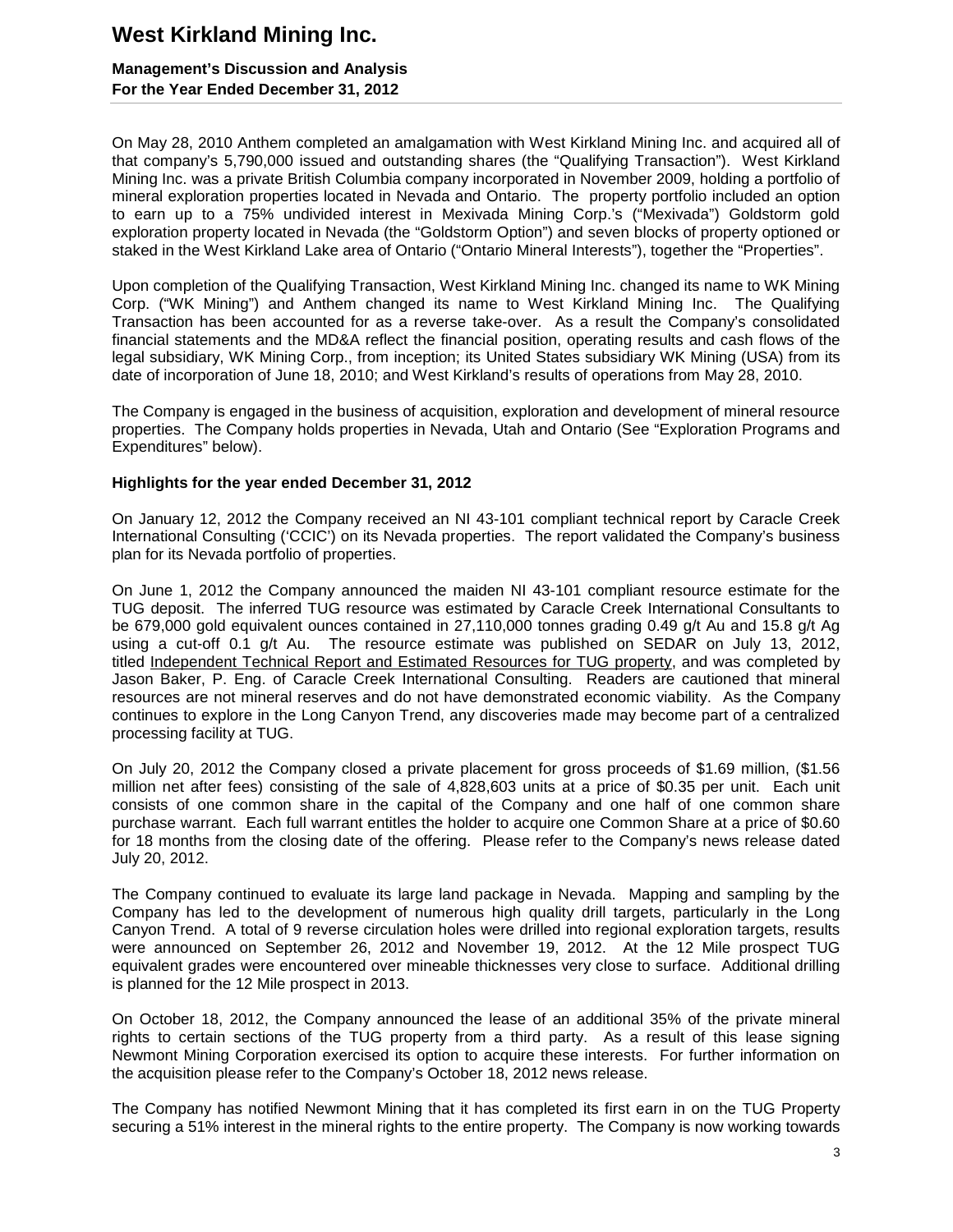## **Management's Discussion and Analysis For the Year Ended December 31, 2012**

securing the second mineral right on the TUG property. Once completed, the Company will own 60% of the mineral rights for the TUG property. As of year-end the Company needed to spend an additional \$400,000 to secure the second mineral right.

West Kirkland has retained Roscoe Postle Associates Inc. ('RPA') to complete a Preliminary Economic Assessment on the TUG deposit. This project is due to be completed in Q2 of 2013. This effort is being led by Mr. Sandy McVey the Company's newly hired Chief Operating Officer.

While focusing on the Long Canyon Trend Portfolio the Company continues to maintain mineral properties in Ontario. The Company has approximately 12.50 square kilometers of mineral rights under option in the Kirkland Lake Camp. The Company has closed its Kirkland Lake exploration office and maintained its office in Elko Nevada, consistent with the focus on exploration in the USA going forward.

Subsequent to year end, on February 7, 2013 the Company completed a brokered, best efforts private placement for 22,400,000 units at a price of \$0.25 per unit for gross proceeds of \$5,600,000 before costs and commissions. See item 14. "Subsequent Events" below.

### **Discussion of Operations and Financial Results**

### **1. Results of Operations**

Since incorporation, the Company has been engaged in the acquisition and exploration of mineral properties in North America.

### *For the Year Ended December 31, 2012*

For the year ended December 31, 2012, the Company incurred a comprehensive net loss of \$4,304,015 (2011 - \$4,285,387). Salaries and benefits totaled \$468,736 (2011 - \$572,322), with the decrease being due to no bonuses being paid in 2012. Professional fees totaled \$352,081 (2011 - \$300,896) with this increase due to increased legal fees during the year. Shareholder relations totaled \$199,073 (2011 - \$288,924) with the decrease in the current year being due to a decrease in expenditures on outside investor relations services in the current year. Rent totaled \$159,813 (2011 - \$107,641), with this increase being the result of the new office rental in Elko, Nevada in 2012. Write-down of exploration projects totaled \$2,757,114 (2011 - \$1,958,100) with all write-downs being property specific. Not included in total expenses for the period were deferred mineral property acquisition and exploration costs amounting to \$5,057,929 (2011 - \$7,783,768). Of this amount \$3,714,327 (2011 - \$4,430,441) was spent in Nevada and \$1,437,771 (2011 - \$3,353,327) was spent in Ontario.

### *Selected Information*

The following tables set forth selected financial data from the Company's unaudited condensed consolidated financial statements and should be read in conjunction with those financial statements:

|                                  | Year ended<br>December 31,<br>2012 | Year ended<br>December 31,<br>2011 | Year ended<br>December 31,<br>2010 |
|----------------------------------|------------------------------------|------------------------------------|------------------------------------|
| Interest Income                  | \$9,159                            | \$32,677                           | \$22,182                           |
| <b>Comprehensive Loss</b>        | (\$4,304,015)                      | (\$4,285,387)                      | (\$1,360,413)                      |
| Basic and Diluted Loss per Share | (\$0.12)                           | (\$0.16)                           | (\$0.10)                           |
| <b>Total Assets</b>              | \$11,645,078                       | \$14,246,196                       | \$10,203,836                       |
| Long Term Debt                   | <b>SNil</b>                        | \$Nil                              | \$Nil                              |
| <b>Dividends</b>                 | \$Nil                              | \$Nil                              | \$Nil                              |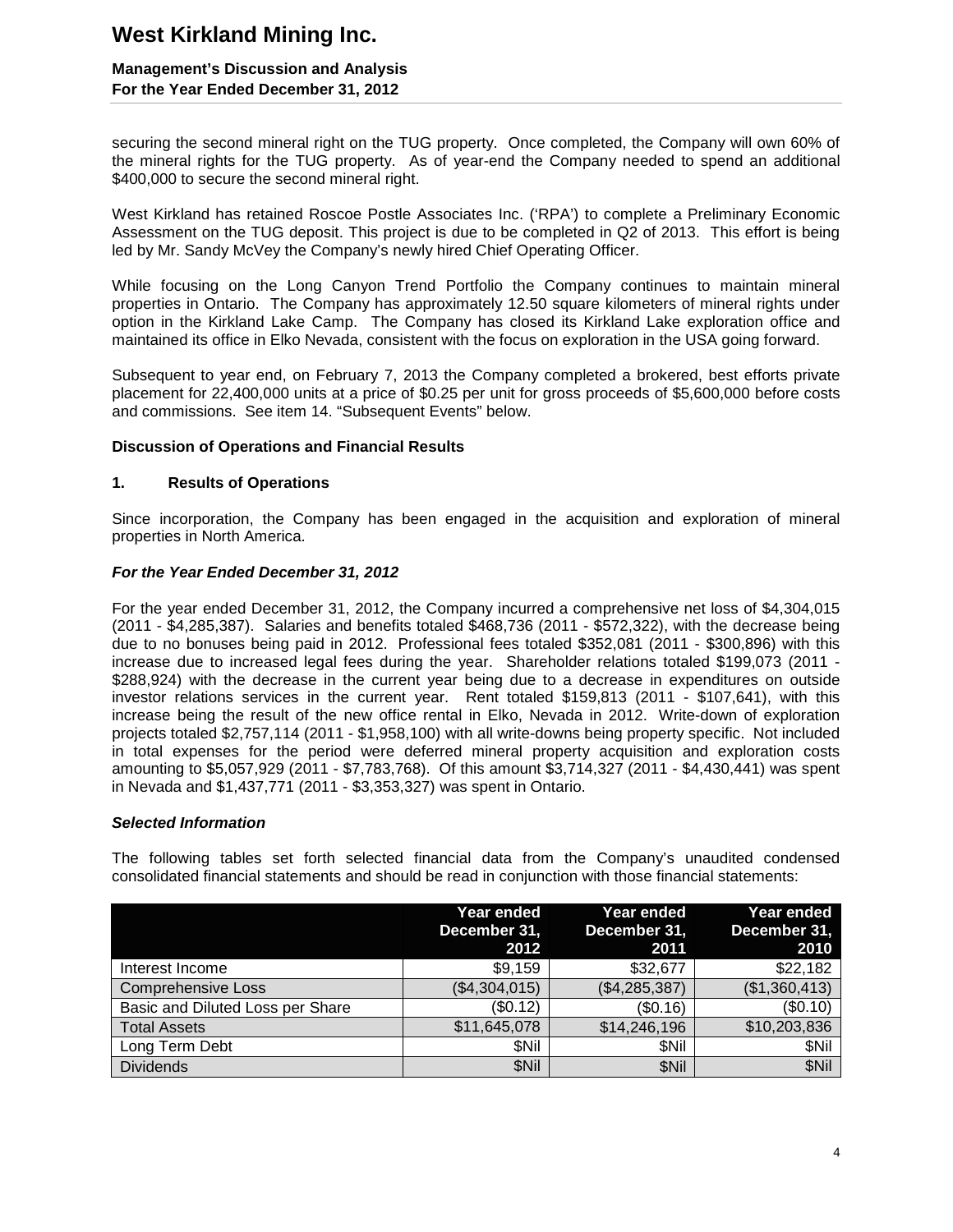### **Management's Discussion and Analysis For the Year Ended December 31, 2012**

The following table sets forth selected quarterly financial information for each of the last eight (8) quarters.

| <b>Quarter Ending</b> | <b>Interest &amp; Other</b><br><b>Income</b> | Comprehensive<br>Loss <sup>(1)</sup> | <b>Net Basic Loss</b><br>per Share |
|-----------------------|----------------------------------------------|--------------------------------------|------------------------------------|
| December 31, 2012     | \$135                                        | \$855,791                            | \$0.02                             |
| September 30, 2012    | \$300                                        | \$720,082                            | \$0.02                             |
| June 30, 2012         | \$1,926                                      | \$445,450                            | \$0.01                             |
| March 31, 2012        | \$6,798                                      | \$2,282,692                          | \$0.07                             |
| December 31, 2011     | \$2,041                                      | \$3,007,339                          | \$0.10                             |
| September 30, 2011    | \$7,029                                      | \$448,022                            | \$0.02                             |
| June 30, 2011         | \$11,113                                     | \$388,245                            | \$0.02                             |
| March 31, 2011        | \$12,494                                     | \$441,781                            | \$0.02                             |

Explanatory Notes:

(1) Comprehensive loss by quarter is often materially affected by the timing and recognition of large non-cash income, expenses or write-offs.

### **2. Exploration Programs and Expenditures**

For more detailed information regarding the Company's mineral properties please refer to note 5, "Mineral Properties" in the Company's consolidated financial statements for the period ended December 31, 2012.

As of December 31, 2012, total accumulated exploration and evaluation expenditures for each mineral property are summarized as follows:

| <b>Resource</b>       | <b>Balance</b>              |                | <b>Additions 2012</b> |                          |           | <b>Total</b>             |                          | <b>Balance</b>              |
|-----------------------|-----------------------------|----------------|-----------------------|--------------------------|-----------|--------------------------|--------------------------|-----------------------------|
| <b>Property</b>       | <b>December</b><br>31, 2011 | Q <sub>1</sub> | Q <sub>2</sub>        | Q3                       | Q4        | <b>Additions</b><br>2012 | <b>Write-Off</b><br>2012 | <b>December</b><br>31, 2012 |
| Fronteer <sup>1</sup> | 3,250,561                   | 1,317,699      | 559.490               | 222,434                  | 338,854   | 2,438,477                | $\sim$                   | 5,689,038                   |
| Rubicon               | 888.144                     | 149,840        | 361,562               | 519,741                  | 144,949   | 1,176,092                |                          | 2,064,236                   |
| Cairo                 | 60,654                      | 421            | 265                   | 179                      | 2,669     | 3,534                    | $\overline{\phantom{a}}$ | 64,188                      |
| Cunningham            | 1,261,569                   | 356,161        | 96,045                | 9,587                    | 176,273   | 638,066                  |                          | 1,899,635                   |
| Flavelle              | 104.796                     | 2,537          | 1,121                 | 369                      |           | 4,027                    | (108, 823)               |                             |
| Goldbanks             | 675.781                     | 379,816        |                       |                          |           | 379,816                  | (1,055,597)              |                             |
| <b>Holmes</b>         | 166.411                     | 111.318        | 5.114                 | 13,065                   |           | 129.497                  | (295.908)                |                             |
| Island 27             | 615,385                     |                |                       | $\blacksquare$           |           |                          | (615, 385)               |                             |
| McLean                | 214.177                     | 32,600         | 72                    | ۰                        |           | 32,672                   |                          | 246,849                     |
| Sutton                | 495.597                     | 165,564        | 3,066                 | 1,424                    | 16,959    | 187,013                  |                          | 682.610                     |
| Other $2$             | 9,636                       | 674            | 73                    | $\overline{\phantom{a}}$ |           | 747                      | (7, 977)                 | 2,406                       |
| Total                 | \$7.742.711                 | \$2,516,630    | \$1,026,808           | \$766.799                | \$679.704 | \$4,989,943              | \$ (2,083,690)           | \$10.648.962                |

1 The Fronteer and Rubicon expenditures are denominated in USD and converted to CAD at appropriate period end rates.

 $2$  Other includes Alma, Hill, Plumber, O'Brien and WKM Connector.

### *Fronteer, Nevada Property Option*

On December 14, 2010 the Company entered into an agreement with Fronteer Gold, Inc. ("Fronteer") whereby West Kirkland may earn up to a 51% interest in 11 properties located in Nevada, USA by spending US\$15,400,000 over four years. The exploration expenditures for the first two years of the agreement have been met. After year two of the agreement, minimum expenditures are required only on an individual property by property basis giving the Company the opportunity potentially reduce its future overall expenditure requirements by concentrating only on the preferred properties in the agreement. West Kirkland may also earn an additional 9% by spending an aggregate US\$4,000,000 within the following two years or completing a pre-feasibility study on any designated property. West Kirkland has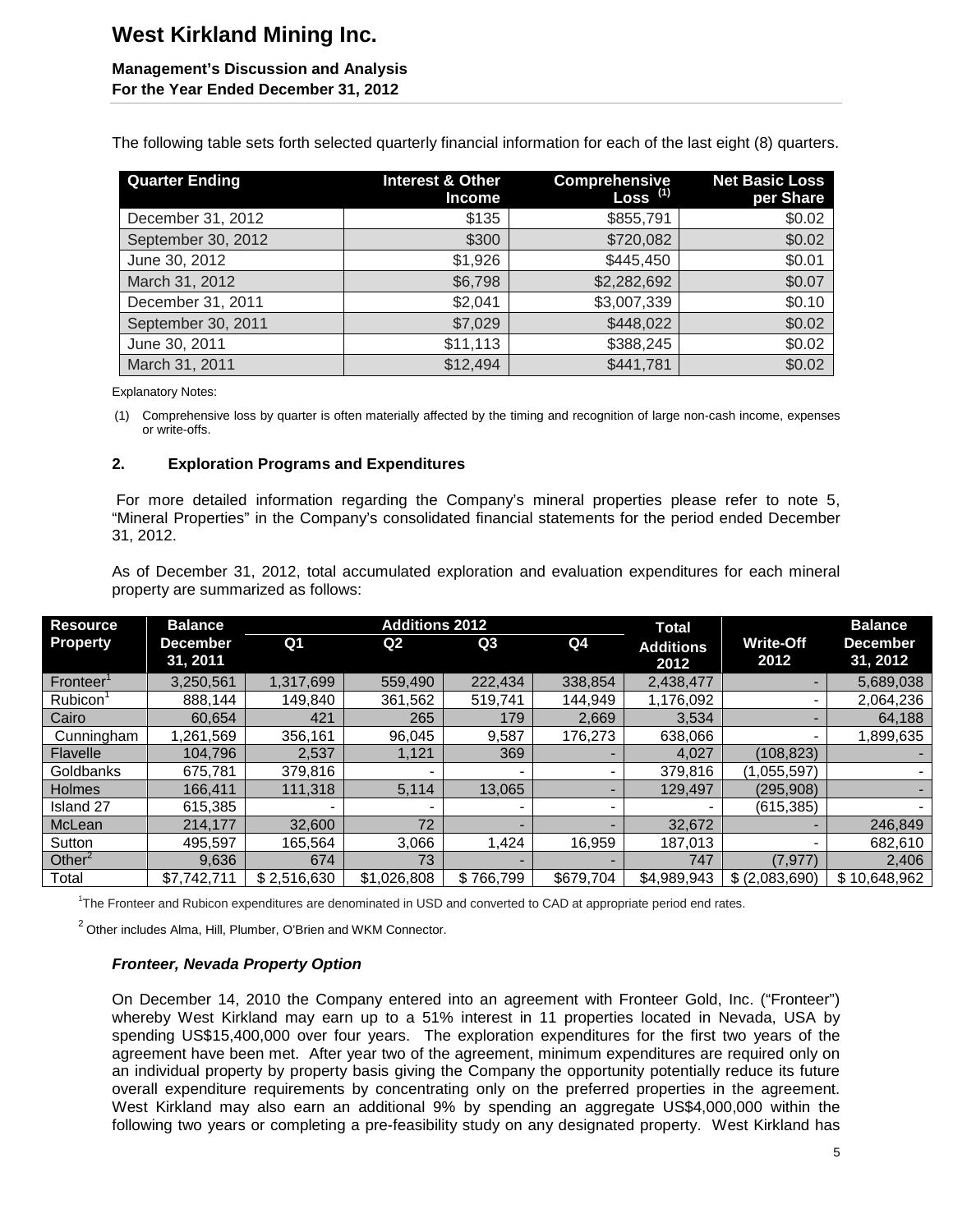## **Management's Discussion and Analysis For the Year Ended December 31, 2012**

the right to accelerate its earn in on the properties. In conjunction with the agreement, Fronteer subscribed for 800,000 common shares of West Kirkland at \$1.25 per share by way of a private placement, for total proceeds of \$1,000,000 which closed on December 24, 2010.

On April 6, 2011 Newmont Mining Corporation ("Newmont") completed an acquisition of 100% of the issued and outstanding shares of Fronteer by plan of arrangement for aggregate cash consideration of approximately \$2.3 billion. It is believed that Newmont acquired Fronteer in order to gain control of Fronteer's Long Canyon gold project and accompanying land package. As a result of Newmont's acquisition all of the 11 properties optioned by the Company from Fronteer are now controlled by Newmont. Shares of the Company previously held by Fronteer are now controlled by Newmont. Newmont also participated in the Company's financings that closed on November 22, 2011, July 20, 2012 and February 7, 2013.

The complete Fronteer package totals approximately 234  $km<sup>2</sup>$  and consists of properties within many of the mine hosting trends in northeastern Nevada, including the Long Canyon Trend. Where the Fronteer optioned properties are proximal, and in places adjacent, to the Company's Rubicon optioned properties within the Long Canyon gold trend (see Rubicon option below), these two combined option packages give the Company a large property position in the Long Canyon trend.

Within the Fronteer option the TUG property has been a focus of recent exploration drilling. From January 1 to December 31, 2012 the Company drilled nine drill holes totaling 2,515 meters on the TUG property. Mineralization now expands beyond the area of a historic resource to the north. Recent drilling confirms the system is open for further expansion.

The TUG deposit is exposed or near surface for the most part and is shallow dipping, making it an ideal target for open pit mining methods. A resource calculation was prepared for the TUG deposit in accordance with NI 43-101 standards and was completed in the second quarter of 2012, with the details outlined in the Highlights section. Further drilling is being performed in 2013 with a Preliminary Economic Assessment ('PEA') being performed by RPA Inc. expected in the second quarter of 2013.

At December 31, 2012 the Company had spent \$5.7 million on exploration in the Fronteer Option area, of which \$3.6 million was spent at TUG. Although the Company is the project operator and has the right to determine programs and expenditures, a technical steering committee comprised of members from Newmont and the Company has been established so that the exploration of the projects may benefit from the collective knowledge and expertise of both companies.

On October 18, 2012, the Company announced the acquisition of an additional 35% of the private mineral rights to certain key sections of the TUG property from a third party. Newmont Mining Corporation exercised its option to acquire these interests. In addition, the Company has notified Newmont that it has completed the first earn in on the TUG property by completing in excess of \$1,800,000 in exploration expenditures on the property.

## *Rubicon, Nevada Property Option*

On June 23, 2011, the Company entered into an agreement with Rubicon Minerals Corporation to option several properties comprising approximately 909  $km<sup>2</sup>$  in northeastern Nevada. In exchange for work expenditures totaling \$15.0 million over four years, the Company may earn a 51% interest in properties wherein Rubicon owns 100% or 75% of the mineral interest, and 60% of Rubicon's mineral interest where Rubicon's mineral interest is less than 75%. The Company may earn an additional 9% mineral interest in properties that the mineral rights are 100% owned by Rubicon by spending an additional US\$4,000,000 in exploration expenditures, or by completing a pre-feasibility study on any portion of the property. The Company has staked and additional  $42.65 \text{ km}^2$  (532 claims) at a cost of US\$113,205 and added these claims to the option agreement. The complete Rubicon package now totals approximately 950 km<sup>2</sup>.

Under the terms of the agreement the Company made a firm commitment to a first year expenditure on the property package of US\$2.0 million to be made by the first anniversary of the agreement. The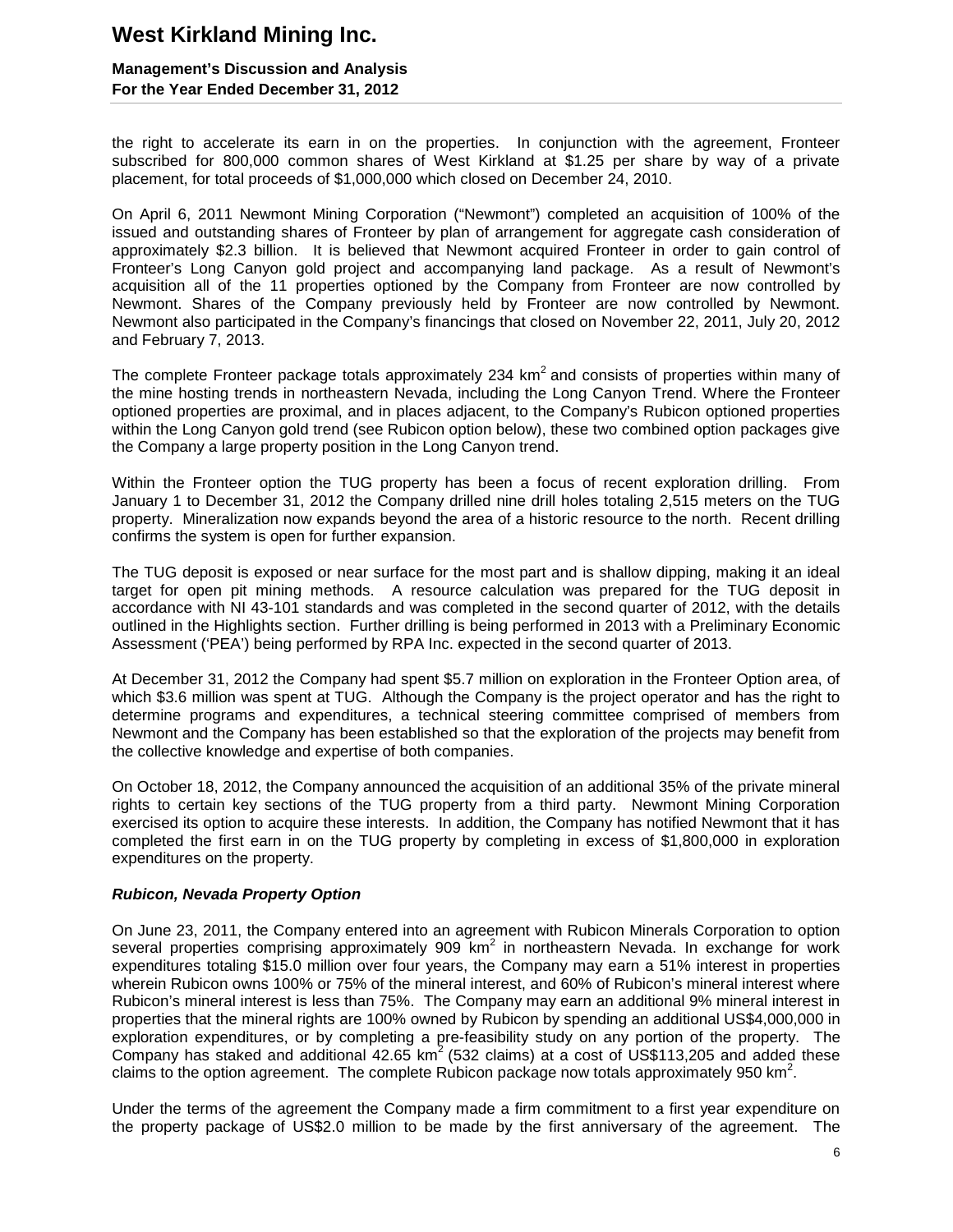## **Management's Discussion and Analysis For the Year Ended December 31, 2012**

agreement was amended and this deadline was extended to October 31, 2012. The commitment was satisfied, Rubicon was notified of the completion and acknowledged completion. As of December 31, 2012 \$2.04 million had been spent by the Company towards this option, of which \$1.17 million was spent in 2012, (2011 - \$888,144). By virtue of an amendment signed after year end, all minimum property expenditures are now due to be made by the end of each calendar year with the year two minimum spend of US\$3.0 million now due to be made by December 31, 2013.

The Company has drilled nine reverse circulation holes totaling 1974.0 meters on the properties under option from Rubicon. Encouraging grades were cut at the 12 Mile prospect including 0.72 g/t Au over 6.09 meters at a depth of 12.2 0 meters in hole 12M12-004. The Company has permitted drill holes at the Lewis Spring and Bandito prospects and is generating additional targets.

The Company has completed an extensive geophysical compilation using data collected by Newmont and Rubicon, collected in excess of 9,000 soil samples and mapped the highest priority targets on its Long Canyon Trend Properties. This work by the Company has identified several high quality targets for follow up into 2013.

### *Kirkland Lake, Ontario Mineral Interests*

The Company retains mineral rights in Ontario in the form of options on the Cunningham, Sutton and McLean properties totaling approximately 12.50 square kilometers, and staked claims totaling approximately 24 square kilometers. The properties are dominantly located along the underexplored western extension of the Cadillac-Larder Lake Break between Kirkland Lake's Macassa Mine (3.5 M oz. Au) to the east and AuRico's Young-Davidson Mine (4.1M oz. Au) to the west. The Company drilled a cumulative total of approximately 38,000 meters primarily on the Cunningham, Sutton and Goldbanks properties within this mineral rights package.

In 2012, the Company drilled 6,653 meters in 22 holes, extended two additional holes and continued a hole started in 2011. Holes drilled during 2012 are located on the Sutton, Cunningham, Goldbanks and Holmes properties.

During the period the Goldbanks, Holmes, Flavelle, Plumber, Island 27 and O'Brien options were terminated and the Hill option was allowed to lapse. Capitalized historical costs relating to these properties totaling \$2,757,114 were written off during the year, with \$625,035 being written off in the most recent quarter.

### **3. Liquidity and Capital Resources**

During the year, the Company issued a total of 4,828,603 common shares in a private placement for net cash proceeds of \$1,556,376. During the prior year, the Company issued a total of 6,807,500 common shares in private placements for net cash proceeds of \$7,191,309 and a further 301,425 common shares upon the exercise of warrants for cash proceeds of \$226,069. Also, during the prior year, the Company issued 92,500 shares upon the exercise of share options for cash proceeds of \$55,500. Cash proceeds are primarily spent on mineral property acquisitions, exploration and development, as well as for general working capital purposes. The Company's primary source of capital has been from the sale of equity. At December 31, 2012 the Company had cash on hand of \$174,184 and a negative net working capital of \$1,086,948. Subsequent to period end the Company issued 22,400,000 units comprised of one common share and one common share purchase warrant for net cash proceeds of \$5,120,425. See item 14. "Subsequent Events" below for details.

The Company has no long term debt or loan obligations. Liabilities consist primarily of trade payables of \$1,258,280 at December 31, 2012 (\$852,037 – 2011) incurred at market rates with arm's length third party suppliers, primarily for goods and services related to the Company's exploration of its mineral rights, and also for professional fees and other overhead expenses incurred in the normal course of operations. The Company is not aware of any contingencies as at December 31, 2012. As a result of the flow through share private placement completed in November 2011, the Company was committed to spending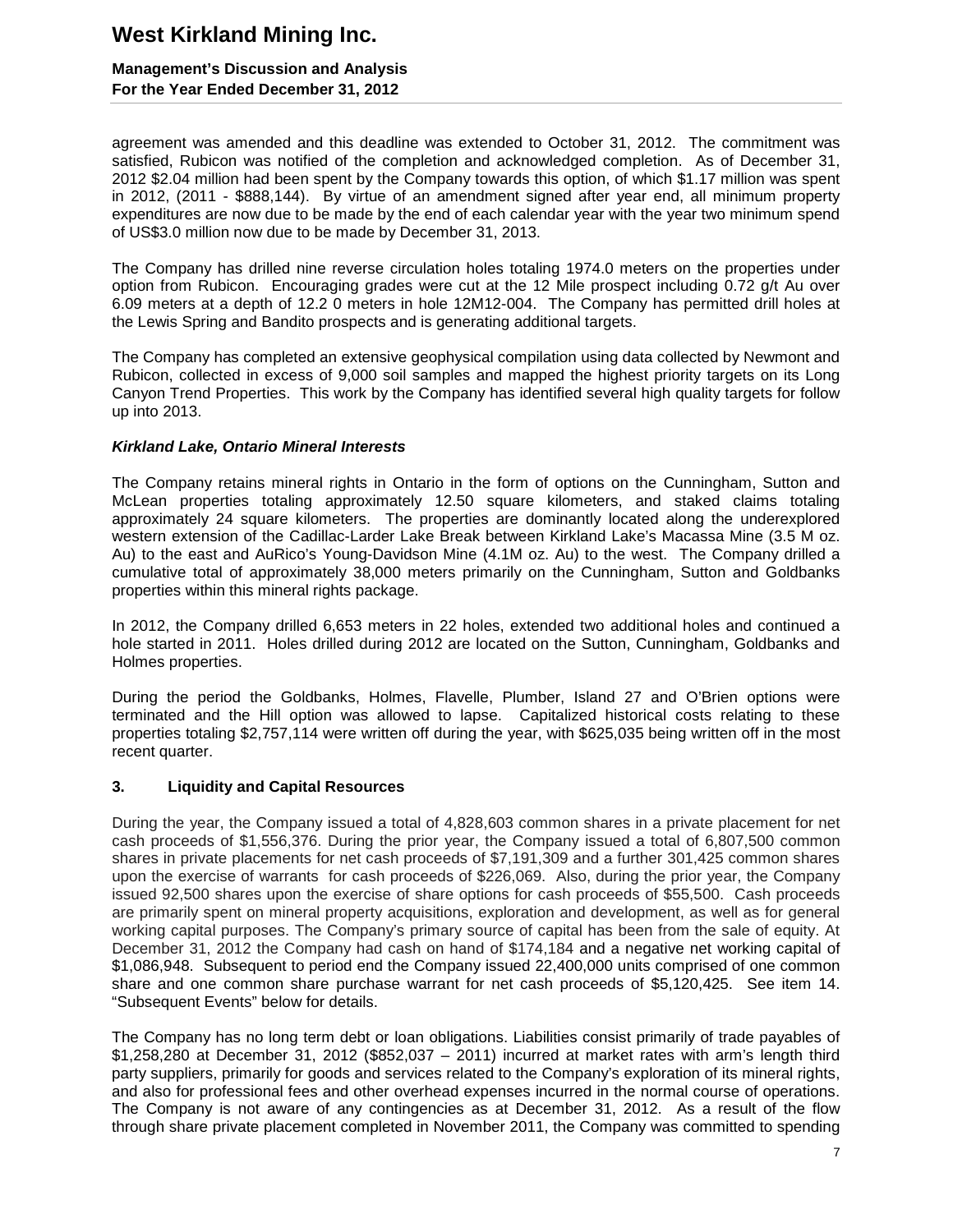## **Management's Discussion and Analysis For the Year Ended December 31, 2012**

\$2,000,250 on eligible Canadian exploration expenses before the end of 2012. This requirement was satisfied.

Under the terms of certain of the Company's mineral property option and purchase agreements, the Company is required to make scheduled acquisition payments and exploration commitments as summarized in the table below in order to preserve the Company's interests in the related mineral properties. In the event the Company does not make these payments or restructure the scheduled payments and exploration commitments, it is likely that the Company would forfeit its rights to acquire the related properties.

The financial statements are prepared on the basis of a going concern which contemplates the realization of assets and satisfaction of liabilities in the normal course of business. Although management expects to successfully complete additional equity financings, there is no absolute assurance that such financings will be concluded successfully. If equity financings are delayed or unsuccessful, there would be changes in the timing and amount of expenditures on the Company's mineral interests, and/or the Company may be unable to continue as a going concern. If the Company was unable to continue as a going concern there would be changes in the carrying amounts of assets and liabilities and the statement of financial position classifications used.

The following table discloses all of the Company's optional mineral property acquisition payments and exploration commitments:

| <b>Property</b>                  | Total \$     | $<$ 1 year | 1 to $2$   | $3$ to $5$ | > 5        |
|----------------------------------|--------------|------------|------------|------------|------------|
|                                  | Outstanding  |            | years      | years      | Years      |
| Cunningham                       |              |            |            |            |            |
| Cash payments for mineral rights | 160,000      | 70,000     | 90,000     | Nil        | <b>Nil</b> |
| Cash payments for surface rights | 20,000       | 10,000     | 10,000     | Nil        | <b>Nil</b> |
| <b>McLean</b>                    |              |            |            |            |            |
| Cash payments for mineral rights | 38,000       | 8,000      | 10,000     | 20,000     | Nil        |
| Cash payments for surface rights | 3,000        | 1,000      | 1,000      | 1,000      | Nil        |
| <b>Sutton</b>                    |              |            |            |            |            |
| Cash payments for mineral rights | 110,000      | 20,000     | 20,000     | 70,000     | Nil        |
| Fronteer <sup>124</sup>          |              |            |            |            |            |
| <b>Exploration expenditures</b>  | 13,081,650   | 4,177,295  | 8,904,355  | Nil        | Nil        |
| Rubicon $\frac{13}{12}$          |              |            |            |            |            |
| <b>Exploration expenditures</b>  | 12,768,748   | 2,819,748  | 4,974,500  | 4,974,500  | Nil        |
|                                  |              |            |            |            |            |
| <b>Total</b>                     | 26, 181, 398 | 7,106,043  | 14,009,855 | 5,065,500  | <b>Nil</b> |

**Summary of Optional Mineral Property Acquisition and Exploration Commitments** 

1. The Fronteer and Rubicon Property Acquisition and Exploration commitments are payable in US dollars and have been converted using an exchange rate of 0.9949

<sup>2.</sup> West Kirkland has the option of earning an additional 9% interest on any designated project by spending an aggregate US \$4,000,000 by the end of year six of the agreement or completing a pre-feasibility study.

3. West Kirkland has the option of earning an additional 9% on properties in which Rubicon holds a 100% interest by spending an additional US \$4,000,000 by the end of year six of the agreement or completing a pre-feasibility study on any Rubicon property.

4. Exploration commitments are now on a property by property basis. All TUG and Bullion Mountain minimum expenditures have been made for all years.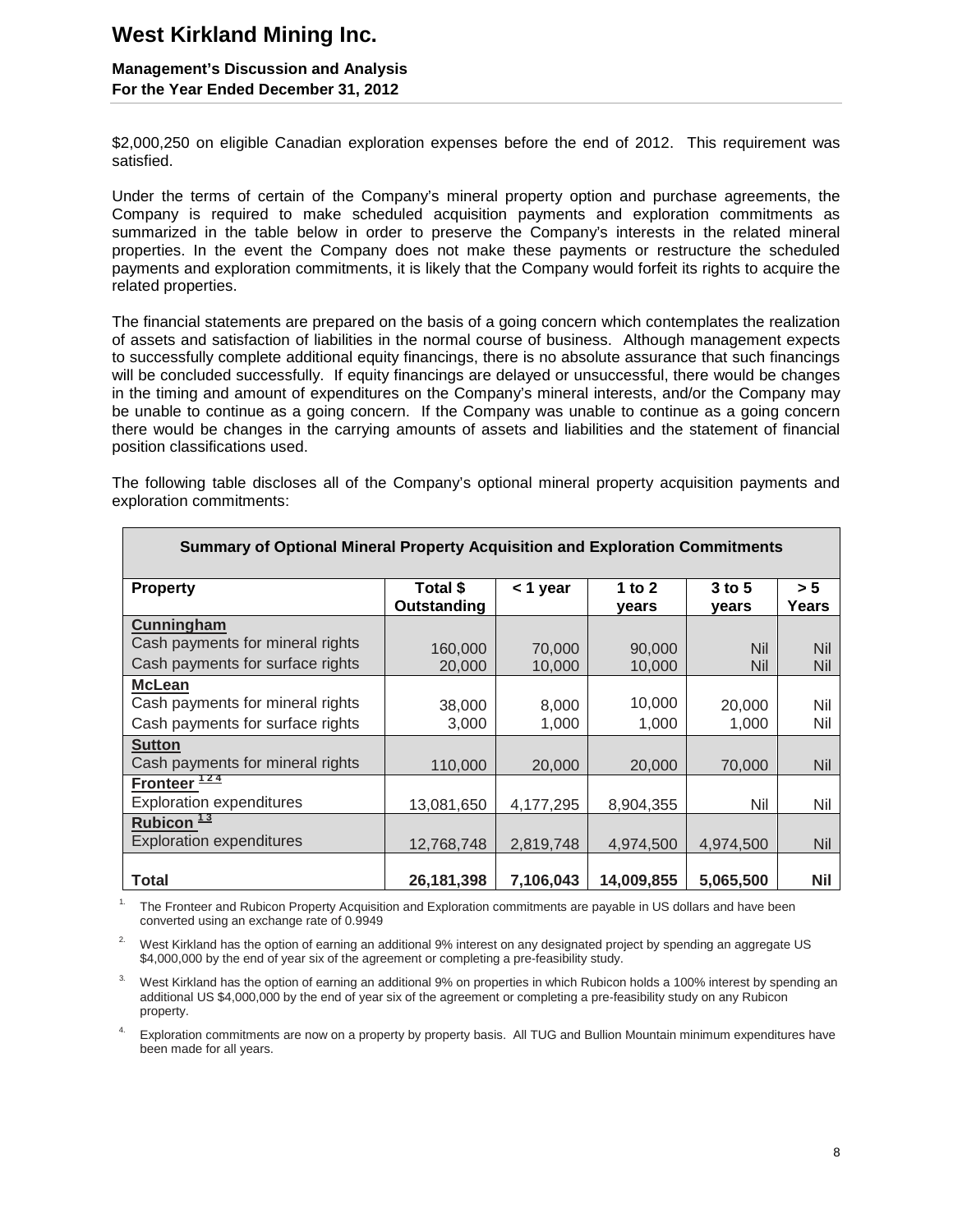**Management's Discussion and Analysis For the Year Ended December 31, 2012** 

### **4. Off Balance Sheet Arrangements**

The Company does not have any special purpose entities nor is it party to any arrangements that would be excluded from the balance sheet.

### **5. Transactions with Related Parties**

The Company paid remuneration for the following items with companies related by virtue of directors in common:

|                                         |   | December<br>31, 2012 |    | December<br>31, 2011 |
|-----------------------------------------|---|----------------------|----|----------------------|
| Administration fees                     | S | 42,000               | S  | 42,000               |
| Professional fees (accounting)          |   | 60,000               |    | 60,000               |
| <b>Consulting Fees</b>                  |   |                      |    | 6,576                |
| Rent                                    |   | 89,153               |    | 87,586               |
| Interest on note payable (Note 6)       |   | 414                  |    |                      |
| <b>Total Related Party Transactions</b> |   | 191,567              | S. | 196,162              |

For the year ended December 31, 2012, the Company paid or accrued \$42,000 (December 31, 2011 - \$42,000) for day-to-day administration, reception and secretarial services and \$60,000 (December 31, 2011 - \$60,000) for accounting services; and \$Nil (December 31, 2011 - \$6,576) in consulting fees for geographical information systems and mapping to Platinum Group Metals Ltd., a company related by virtue of common directors and officers. All of these amounts were charged at fair market rates.

For the year ended December 31, 2012, the Company paid or accrued \$89,153 (December 31, 2011 - \$87,586) for rent to Anthem Properties Group Ltd. and Anthem Works Ltd. respectively, companies related by virtue of a common director. The rental rate was negotiated on an arm's length basis and is set at a fair market rate.

These transactions are in the normal course of operations and are measured at the exchange amount of consideration established and agreed to by the parties.

Compensation of Key Management Personnel

|                                                | December 31, 2012 |         | December 31, 2011 |  |
|------------------------------------------------|-------------------|---------|-------------------|--|
|                                                |                   |         |                   |  |
| Salaries and management fees                   |                   | 188.423 | 212.924           |  |
| Directors Fees                                 |                   | 126,000 | 118.250           |  |
| Share-based payments                           |                   |         |                   |  |
| Total compensation of key management personnel |                   | 314.423 | 331,174           |  |

## **6. Proposed Transactions**

As is typical of the mineral exploration and development industry, the Company periodically reviews potential merger, acquisition, investment, joint venture and other opportunities that could enhance shareholder value.

## **7. Critical Accounting Estimates**

The preparation of financial statements in conformity with IFRS requires management to make estimates and assumptions that affect the reported amount of assets and liabilities and disclosure of contingent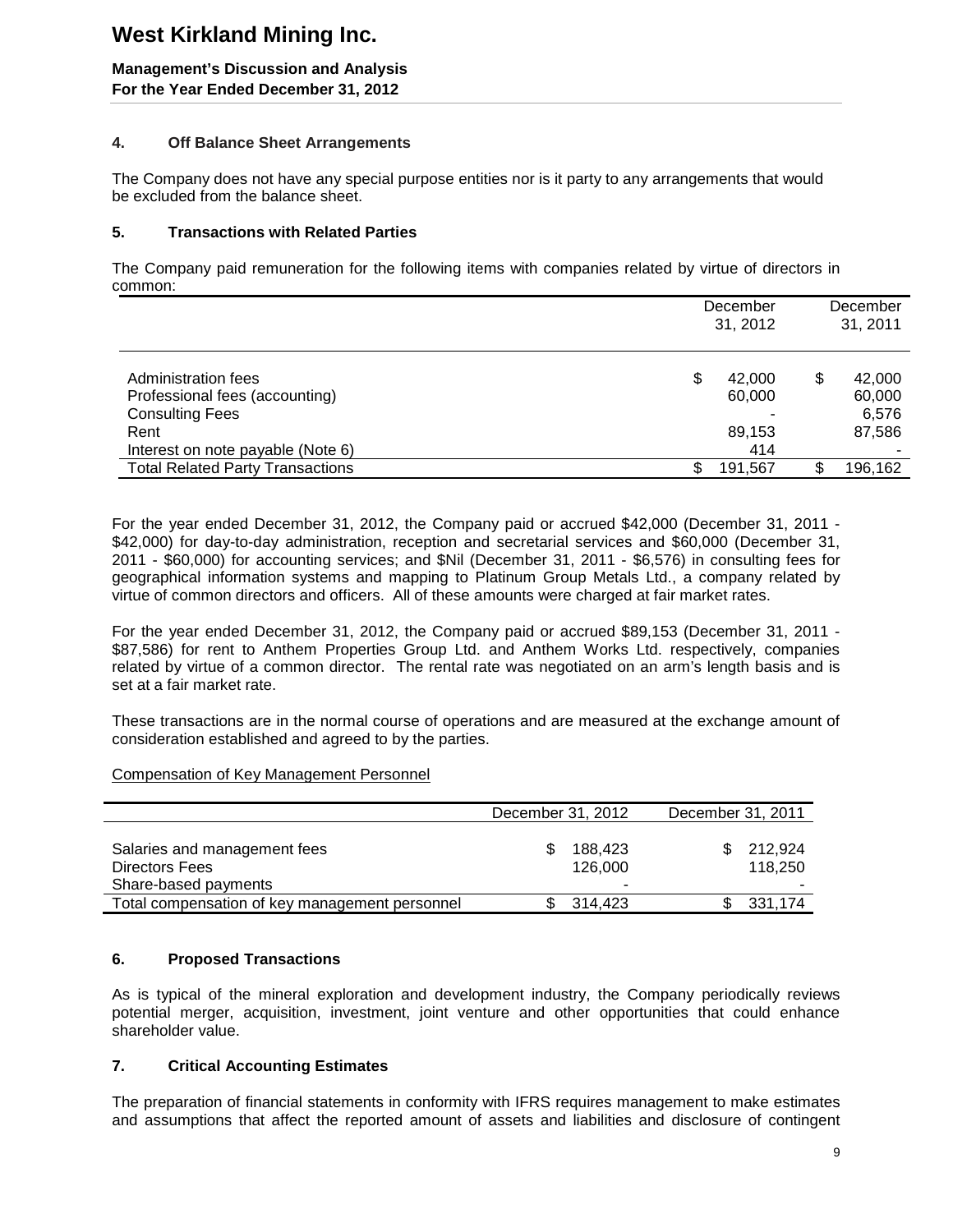### **Management's Discussion and Analysis For the Year Ended December 31, 2012**

liabilities at the date of the financial statements, and the reported amounts of revenues and expenditures during the reporting period. Management has identified (i) mineral property acquisition and deferred exploration costs (ii) provision for environmental reclamation and closure costs, (iii) deferred tax provision (iv) share-based compensation and (v) recoverability of its interest in mineral properties as the main estimates for the following discussion. Please refer to Note 2 of the Company's audited consolidated financial statements for a description of the significant accounting policies and critical accounting estimates.

Under IFRS, the Company defers all costs relating to the acquisition and exploration of its mineral properties. Any revenues received from such properties are credited against the costs of the property. When commercial production commences on any of the Company's properties, any previously capitalized costs would be charged to operations using a unit-of-production method. The Company reviews the carrying value of its mineral properties for recoverability when events or changes in circumstances indicate that the properties may be impaired. If such a condition exists and the carrying value of a property exceeds the estimated net recoverable amount, provision is made for impairment in value.

The existence of uncertainties during the exploration stage and the lack of definitive empirical evidence with respect to the feasibility of successful commercial development of any exploration property does create measurement uncertainty concerning the estimate of the amount of impairment and related fair value of any mineral property. The Company relies on its own or independent estimates of further geological prospects of a particular property and also considers the likely proceeds from a sale or assignment of the rights before determining whether or not impairment in value has occurred.

Environmental reclamation and closure costs have been estimated based on the Company's interpretation of current regulatory requirements, however changes in regulatory requirements and new information may result in revisions to estimates. The Company recognizes the fair value of liabilities for reclamation and closure costs in the period in which they are incurred. A corresponding increase to the carrying amount of the related assets is generally recorded and depreciated over the life of the asset.

The deferred tax provision is based on the liability method. Future taxes arise from the recognition of the tax consequences of temporary differences by applying enacted or substantively enacted tax rates applicable to future years to differences between the financial statement carrying amounts and the tax bases of certain assets and liabilities. The Company does not recognize any deferred tax assets unless it is probable that the deferred tax amount will be realized in the foreseeable future.

The Company adopted IFRS 2 – *Share-Based Payment*, which requires the fair value method of accounting for share options. Under this method, the Company estimates the fair value of share-based compensation using an option-pricing model based on certain assumptions.

### **8. Changes in Accounting Policies**

Certain new accounting standards and interpretations have been published that are not mandatory for the 2012 reporting period. The following standards are not expected to have a material impact on the Company's financial statements:

*IFRS 9 – Financial Instruments:* effective for accounting periods commencing on or after January 1, 2015;

*IFRS 10 – Consolidated Financial Statements:* effective for accounting periods commencing on or after January 1, 2013;

*IFRS 11 – Joint Arrangements:* effective for accounting periods commencing on or after January 1, 2013;

*IFRS 12 – Disclosure of Interests in Other Entities*: effective for accounting periods commencing on or after January 1, 2013;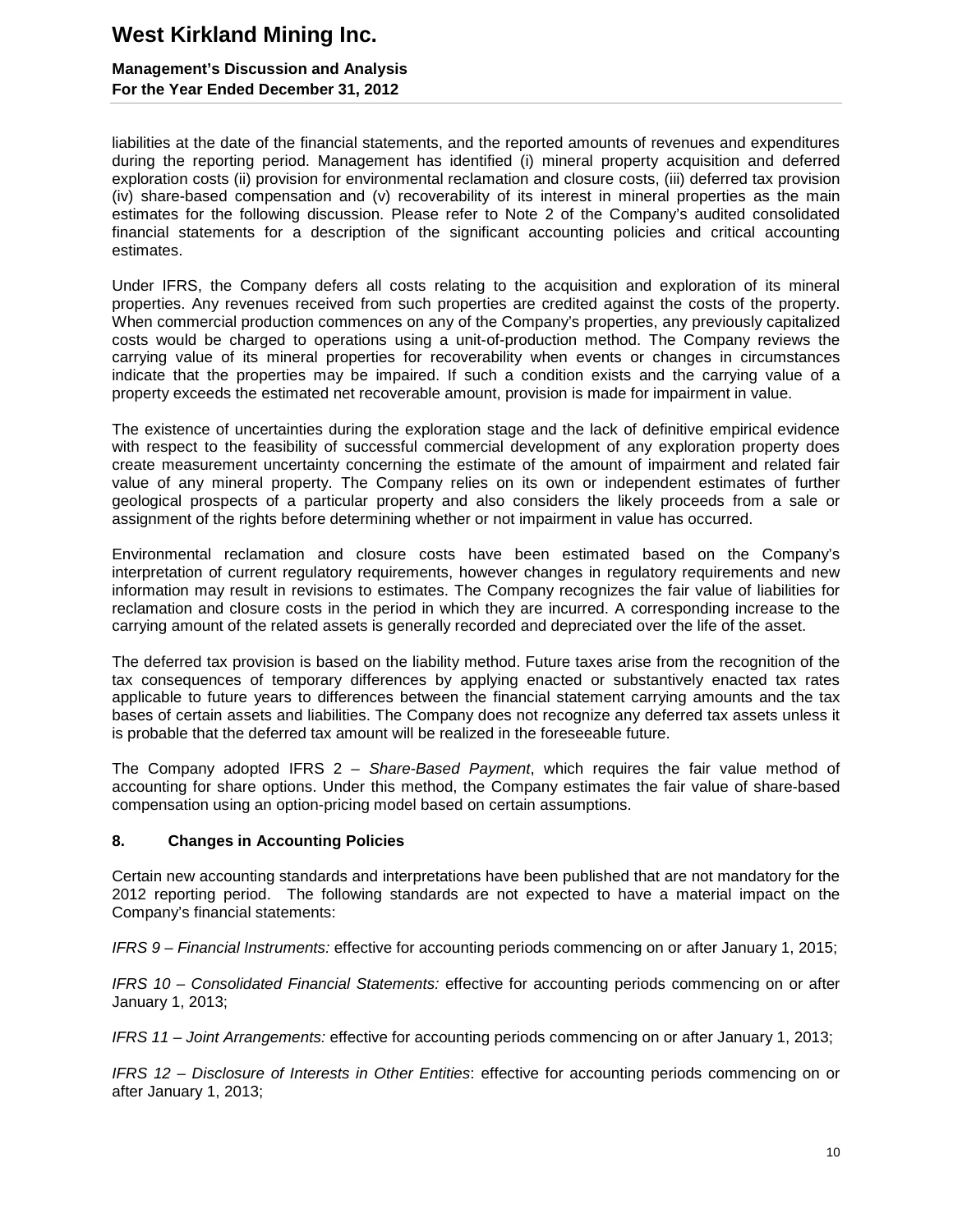### **Management's Discussion and Analysis For the Year Ended December 31, 2012**

*IFRS 13 – Fair Value Measurement:* effective for accounting periods commencing on or after January 1, 2013;

*IAS 27 (2011) - Consolidated and Separate Financial Statements*: effective for accounting periods commencing on or after January 1, 2013;

*IAS 28 (2011) - Investments in Associates and Joint Ventures:* effective for accounting periods commencing on or after January 1, 2013;

*Amendments to IAS 1, Presentation of Items of Other Comprehensive Income:* effective for accounting periods commencing on or after July 1, 2012.

### **9. Financial Instruments and Other Instruments**

The Company has designated its cash as loans and receivables, and it is measured at cost which approximates fair value. Accounts receivable are classified as loans and receivables and are measured at amortized costs. Reclamation bonds are classified as held to maturity and are measured at amortized cost, adjusted for current exchange rates. Trades payable and other liabilities are classified as other financial liabilities and are recorded at amortized cost. The Company had no available for sale financial instruments during the year. Unless otherwise noted, it is management's opinion that the Company is not exposed to significant interest, currency or credit risks arising from financial instruments. The fair value of these financial instruments approximates their carrying value due to their capacity for prompt liquidation.

### **10. Risks and Uncertainties**

The Company's securities should be considered a highly speculative investment and investors should carefully consider all of the information disclosed in the Company's Canadian regulatory filings prior to making an investment in the Company. For a discussion of risk factors applicable to the Company, see the section entitled "Risk Factors" in the Company's most recent annual information form filed with the Canadian provincial securities regulators.

Without limiting the foregoing, the most significant risks and uncertainties faced by the Company are: the inherent risk associated with mineral exploration and development activities; the uncertainty of mineral resources and their development into mineable reserves; uncertainty as to potential project delays from circumstances beyond the Company's control; as well as title risks; political risks; risks associated with fluctuations in foreign exchange rates; risks associated with fluctuations in metal prices; risks associated with the possible failure to obtain mining licenses and/or obtain the capital required for project and mine development.

### **11. Disclosure on Internal Controls**

Management has established processes to provide them sufficient knowledge to support representations that they have exercised reasonable diligence that (i) the consolidated financial statements do not contain any untrue statement of material fact or omit to state a material fact required to be stated or that is necessary to make a statement not misleading in light of the circumstances under which it is made, as of the date of and for the periods presented by the audited financial statements; and (ii) the consolidated financial statements fairly present in all material respects the financial condition, results of operations and cash flows of the Company, as of the date of and for the periods presented.

In contrast to the certificate required for non-venture issuers under National Instrument 52-109 Certification of Disclosure in Issuers' Annual and Interim Filings (NI 52-109), this Venture Issuer Basic Certificate does not include representations relating to the establishment and maintenance of disclosure controls and procedures (DC&P) and internal control over financial reporting (ICFR), as defined in NI 52- 109. In particular, the certifying officers filing this certificate are not making any representations relating to the establishment and maintenance of: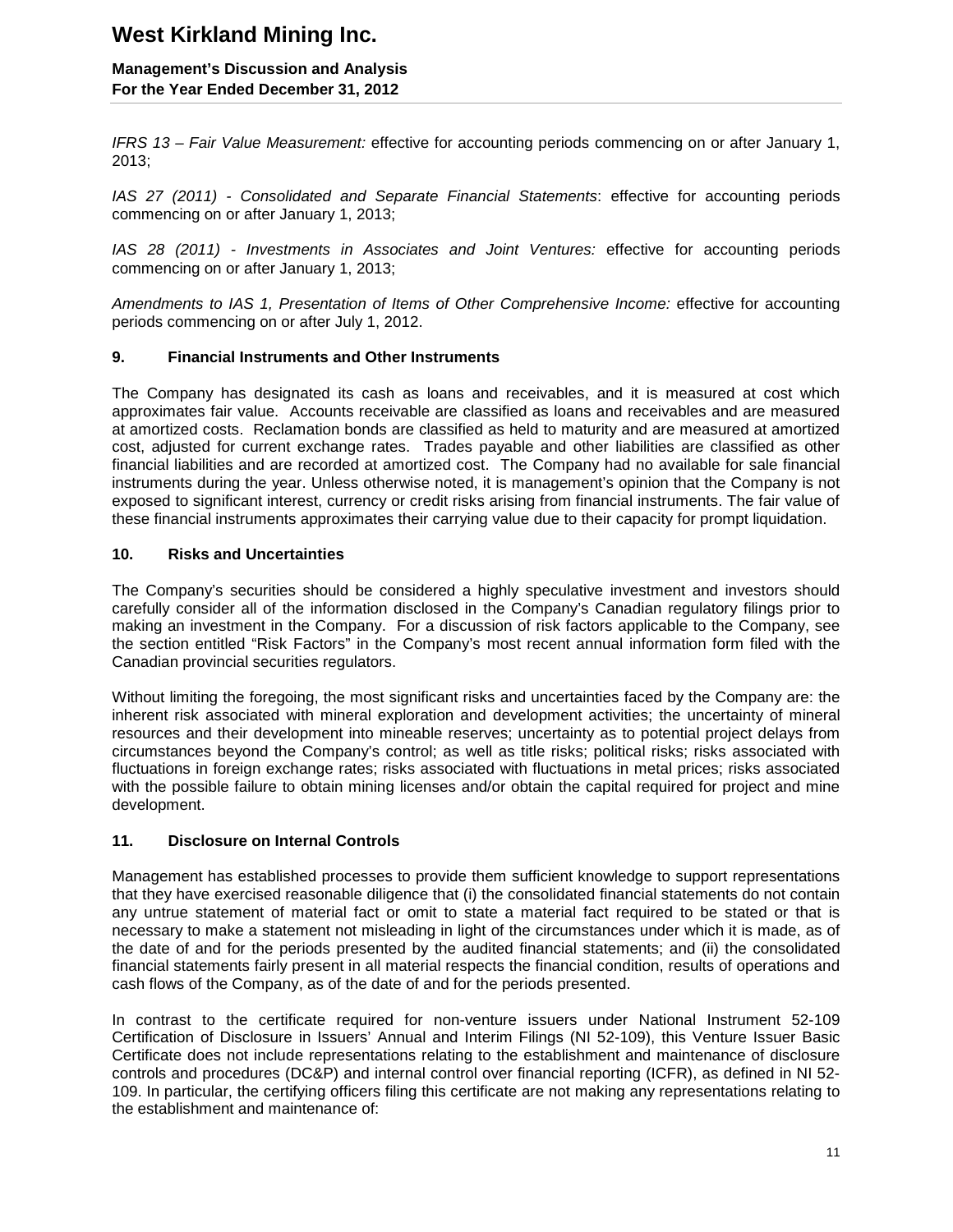## **Management's Discussion and Analysis For the Year Ended December 31, 2012**

i) controls and other procedures designed to provide reasonable assurance that information required to be disclosed by the issuer in its annual filings, interim filings or other reports filed or submitted under securities legislation is recorded, processed, summarized and reported within the time periods specified in securities legislation; and ii) a process to provide reasonable assurance regarding the reliability of financial reporting and the preparation of financial statements for external purposes in accordance with the issuer's accounting policies.

The issuer's certifying officers are responsible for ensuring that processes are in place to provide them with sufficient knowledge to support the representations they are making in this certificate. Investors should be aware that inherent limitations on the ability of certifying officers of a venture issuer to design and implement on a cost effective basis DC&P and ICFR as defined in NI 52-109 may result in additional risks to the quality, reliability, transparency and timeliness of interim and annual filings and other reports provided under securities legislation.

### **12. Outstanding Share Data**

The Company has an unlimited number of common shares authorized for issuance without par value. At December 31, 2012 there were 37,893,336 common shares outstanding, 1,595,000 incentive share options outstanding and 2,414,301 common share purchase warrants outstanding. At April 29, 2013 there were 60,293,336 common shares outstanding, 2,020,000 incentive share options outstanding and 24,814,301 common share purchase warrants outstanding. During the year the Company made no changes to the exercise price of outstanding options through cancellation and reissuance or otherwise.

In connection with the completion of the acquisition of WK Mining on May 28, 2010, a total of 6,120,000 of the Company's shares held by directors and other related parties of the Company were placed in escrow. Under the terms of the escrow agreement 10% or 612,000 shares were released on the completion of the acquisition, and a further 918,000 were released on November 28, 2010, May 28, 2011, November 28, 2011, May 28, 2012 and November 28, 2012. The remaining 918,000 escrowed shares will be released on May 28, 2013.

### **13. Outlook**

West Kirkland has made the strategic decision to focus on its land package in the United States and to seek funding to carry out a joint venture to further exploration in Kirkland Lake, Canada. The Company has closed its exploration office in Kirkland Lake and maintained its office in Elko Nevada.

The Company plans to advance the TUG project by completing a preliminary economic assessment. The geometry of the TUG deposit gives the potential for a low strip ratio and a compact mine. Permitting will be assisted by the fact that the TUG deposit lies on lands administered by the State of Utah, which is anticipated to shorten the permitting timeline. With the potential of establishing a mine within the Long Canyon Trend additional resources discovered may report to a central facility at TUG.

Regional exploration within the trend has been successful in identifying shallow oxidized gold; drilling at 12 Mile cut significant gold grades at shallow depths in oxidized material. 12 Mile is located in close proximity to the TUG resource and may be amenable to processing at a common facility. The discovery at 12 Mile is an indication of the potential of the Company's land package within the Long Canyon Trend. Historic work in the area was hampered by an unrefined geological model and a low commodity price.

The Company has highlighted several drill targets within potential trucking distance of TUG which will serve as the conceptual focus of any future exploration in the Long Canyon Trend.

Additional prospects continue to be evaluated on the Company's properties. The KB property, located between TUG and 12 Mile has seen significant drilling by previous operators and the Company has identified it as a high priority property for future work. West of 12 Mile are the Lewis Spring and Bandito prospects. Previous operators work on Bandito identified gold mineralization and geochemical anomalies as key north east structures cut unfavorable host rocks. The Company's three dimensional analysis of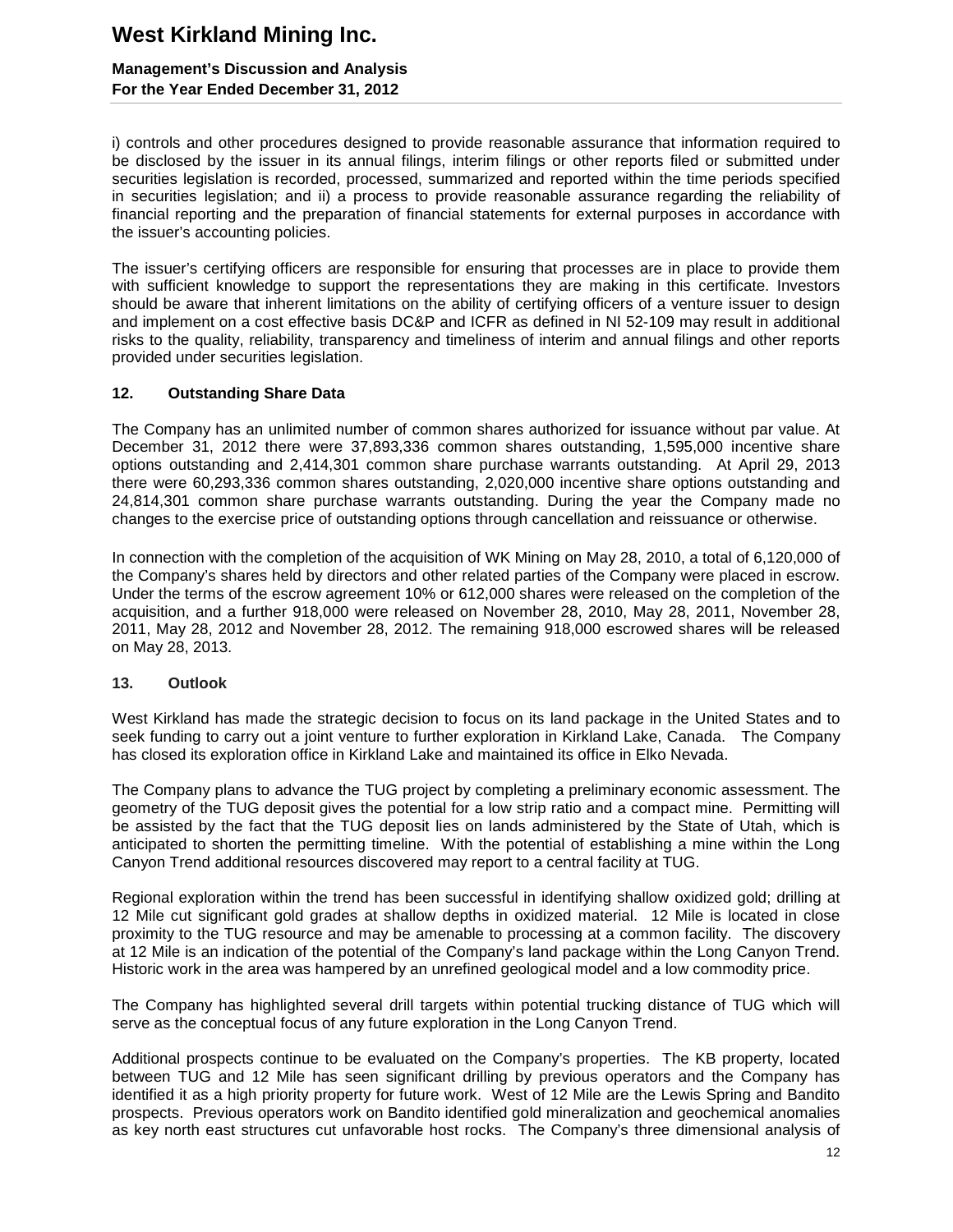## **Management's Discussion and Analysis For the Year Ended December 31, 2012**

the data suggests that the intersection of the north east structures and a favorable host rock remains untested.

The Company intends to continue to evaluate and drill the best targets within its Long Canyon Trend property holdings. The Company has initiated its 2013 exploration drill program and to date 18 holes have been completed totaling approximately 3,100 meters. In addition, six holes designed to collect representative metallurgical samples have been collected from the TUG property. Assays from this work are being compiled and evaluated at the time of writing.

Beyond the Long Canyon Trend, the Company has significant land holdings in Nevada that continue to be evaluated for the potential of significant gold mineralization. Two high potential properties are Gollaher and Black Mountain.

The Gollaher property has been drilled by previous operators and returned results as high as 18.9 g/t Au over 60 centimeters. The Company has identified soil geochemical anomalies that define litho-structural domains that represent targets for further investigation.

The Black Mountain Property is on trend from Gold Standard Ventures' recent Railway discovery. Surface mapping has suggested the potential for a geological environment similar to Railway at depth and further investigation is warranted.

Exploration on Gollaher and Black Mountain, beyond basic mapping will be dependent on further funding.

### **14. Subsequent Events**

The following events occurred subsequent to year end. These events and other non-material subsequent events may be mentioned elsewhere in the MD&A:

- The Company completed a brokered, best efforts private placement for 22,400,000 units at a price of \$0.25 per unit for gross proceeds of \$5,600,000. Each unit consists of one common share and one common share purchase warrant entitling the holder to purchase one additional share of the Company at a price of \$0.40 for a period of one year ending February 7, 2014. The brokers received a cash commission of \$392,000 representing 7% of the gross proceeds raised.
- Subsequent to year end the Company repaid in full two notes payable of \$90,000 each that were outstanding at December 31, 2012. Accrued interest of \$3,078, of which \$828 was accrued at year end was also repaid in full
- The Company granted 500,000 incentive stock options at a price of \$0.22 to an employee.
- The Company negotiated a change of option agreement terms within its option agreement with Rubicon Minerals making its future minimum work requirements due by the end of each calendar year starting in December 2013.

### **Additional Information**

Additional information relating to the Company can also be found on SEDAR.

## **Approval**

The Board of Directors of West Kirkland Mining Inc. has approved the disclosure contained in this MD&A. A copy of this MD&A will be provided to anyone who requests it.